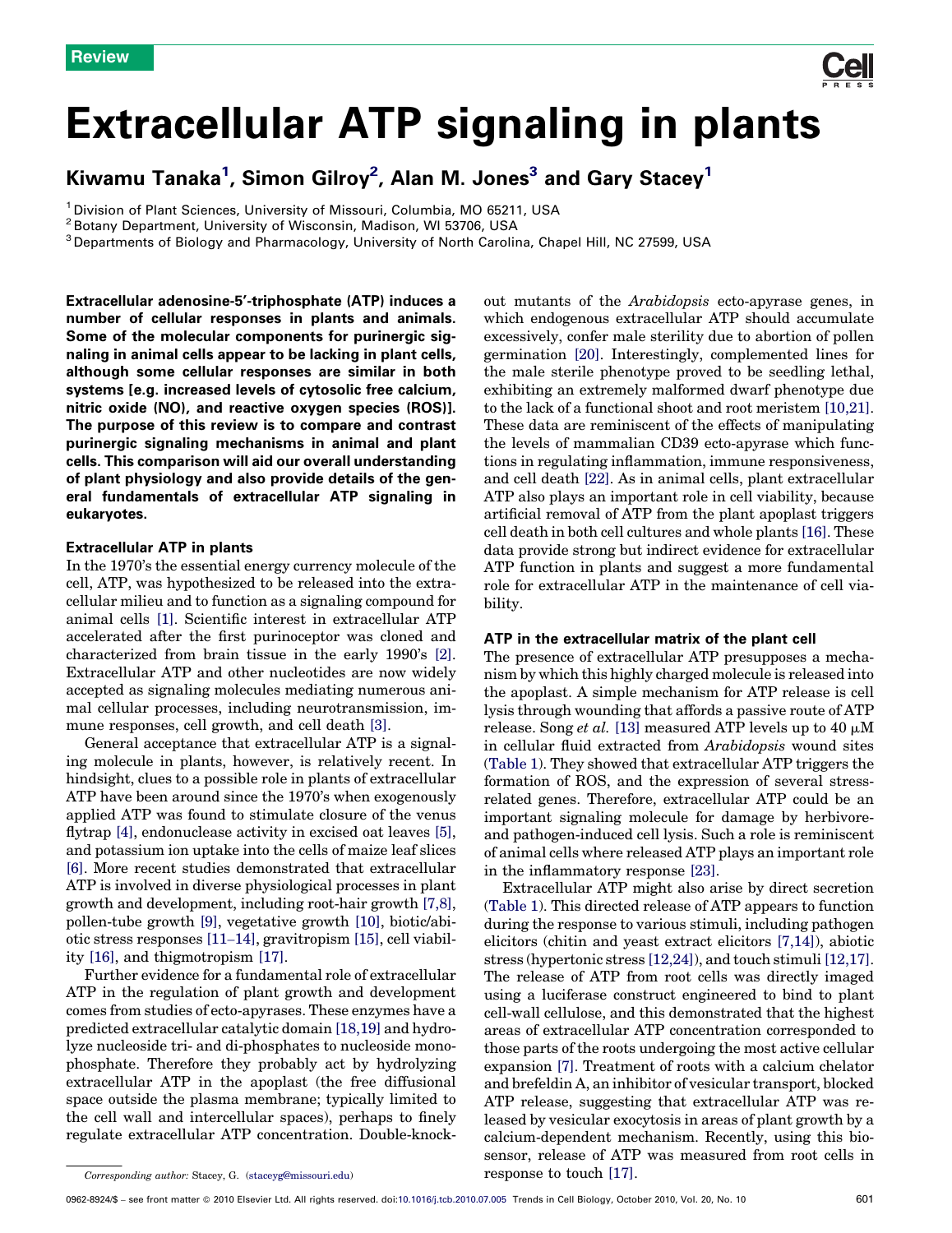<span id="page-1-0"></span>Table 1. Release of extracellular ATP in plants

| Category             | <b>Stimulus</b>      | ATP sensor <sup>a,b</sup> | <b>Plant species</b> | Tissue                  | <b>Note</b>                               | <b>Refs</b> |
|----------------------|----------------------|---------------------------|----------------------|-------------------------|-------------------------------------------|-------------|
| Abiotic stress       | Wounding             | Luciferase                | Arabidopsis          | Rosette leaf            |                                           | $[13]$      |
|                      | Touch                | Luciferase                | Arabidopsis          | Whole seedling          |                                           | $[12]$      |
|                      |                      | CBD-luciferase            | Arabidopsis          | Root tip                |                                           | $[17]$      |
|                      | Hypertonicity        | Luciferase                | Arabidopsis          | Whole seedling          |                                           | [12, 24]    |
| <b>Biotic stress</b> | Chitin elicitor      | CBD-luciferase            | M. truncatula        | Root hair               |                                           | $[7]$       |
|                      | <b>YE</b> elicitor   | Luciferase                | S. miltiorrhiza      | Hairy root culture cell | Blocked by $La^{3+}$ , EGTA               | $[14]$      |
|                      | <b>Mycotoxin BEA</b> | Luciferase                | Wheat                | Leaf tissue             |                                           | [81]        |
| Spontaneous          | Cell growth          | Luciferase                | Arabidopsis          | Suspension culture cell | Inhibited by FB1                          | $[16]$      |
|                      |                      | Luciferase                | Arabidopsis          | Pollen tube             |                                           | $[21]$      |
|                      |                      | CBD-luciferase            | M. truncatula        | Root hair               | Blocked by $Gd^{3+}$ , La <sup>3+</sup> , | $[7]$       |
|                      |                      |                           |                      |                         | BAPTA, BFA                                |             |
|                      |                      | Luciferase                | Cotton               | Fiber in ovule          |                                           | [82]        |

<sup>a</sup>[ATP] in the extracellular medium is directly detected by CBD-luciferase.

<sup>b</sup>[ATP] in the bulk medium is measured by native luciferase.

Abbreviations: BAPTA 1,2-bis(o-aminophenoxy)ethane-N,N,N',N'-tetraacetic acid; BEA beauvericin; BFA brefeldin A; EGTA ethylene glycol tetraacetic acid; FB1 fumonisin B1; YE yeast extract.

By analogy with animals, the mechanism of plant purinergic signaling should include systems for cellular release and removal of the compound from the extracellular space. In mammalian cells, release of ATP and other nucleotides is mediated by anion channels, gap-junction hemichannels, ATP-binding cassette (ABC) transporters, and exocytosis [25–[27\]](#page-6-0). The nucleotides are rapidly hydrolyzed by ecto-nucleotidases or ecto-apyrases [\[28\].](#page-6-0) Interestingly, CD39 ecto-apyrase can form hetero-oligomer complexes with G protein-coupled receptors for nucleotides or nucleosides [\[29\]](#page-7-0). Thus, purinergic signaling is achieved via the expression of receptors and ecto-enzymes and through their direct interaction within a multifarious membrane network. In plants, both transport (via an ABC transporter, PGP1) and exocytosis have been suggested as mechanisms for ATP release [\[7,30\]](#page-6-0) (Figure 1).

Other systems, namely anion channels and hemichannels, have yet to be carefully examined in plants (although it should be noted that plants lack canonical hemichannels).

As discussed above, it is likely that extracellular apyrases modulate extracellular ATP levels by rapid hydrolysis [\[31,32\].](#page-7-0) An experimental system using potato tuber slices, which enabled direct access to the apoplast without cytosolic contamination [\[18\]](#page-6-0), permitted characterization of an adenosine nucleosidase bound to the cell wall, as well as apyrase and 5'-nucleotidase as apoplastic enzymes [\[33\]](#page-7-0). These data indicate the presence of an ATP salvage pathway in the apoplast of plant cells. Therefore, although the exact molecular mechanisms probably differ, plant and animal cells release ATP and modulate its extracellular concentration by hydrolysis.



Figure 1. Synopsis of extracellular ATP signaling in plants. In addition to wounding (i.e. cell lysis), a variety of stimuli (e.g. elicitors, touch, hypertonicity, pathogen elicitors, etc.) can induce ATP release via ABC transporter or exocytotic secretion. Heterotrimeric G proteins (Ga and GBy complex) appear to be involved in desensitizing stimulusinduced ATP release [\[17\]](#page-6-0). The concentration of extracellular ATP is probably further modulated through the action of ecto-apyrases (APY). Elevation of extracellular ATP levels presumably activates an extracellular ATP recognition mechanism (putative purinoceptors), which in turn can elevate cytosolic free Ca<sup>2+</sup> concentrations. This causes production of NO or ROS through activation of NADPH oxidases. A secondary increase in intracellular Ca<sup>2+</sup> is the result of activation of Ca<sup>2+</sup> influx by ROS such as O2 $^{\bullet\bullet}$  and  $H_2O_2$ . This second messenger trio (NO, ROS, Ca<sup>2+</sup>) activates cellular signaling pathways that lead to induction of a variety of physiological responses, including activation of gene expression (output).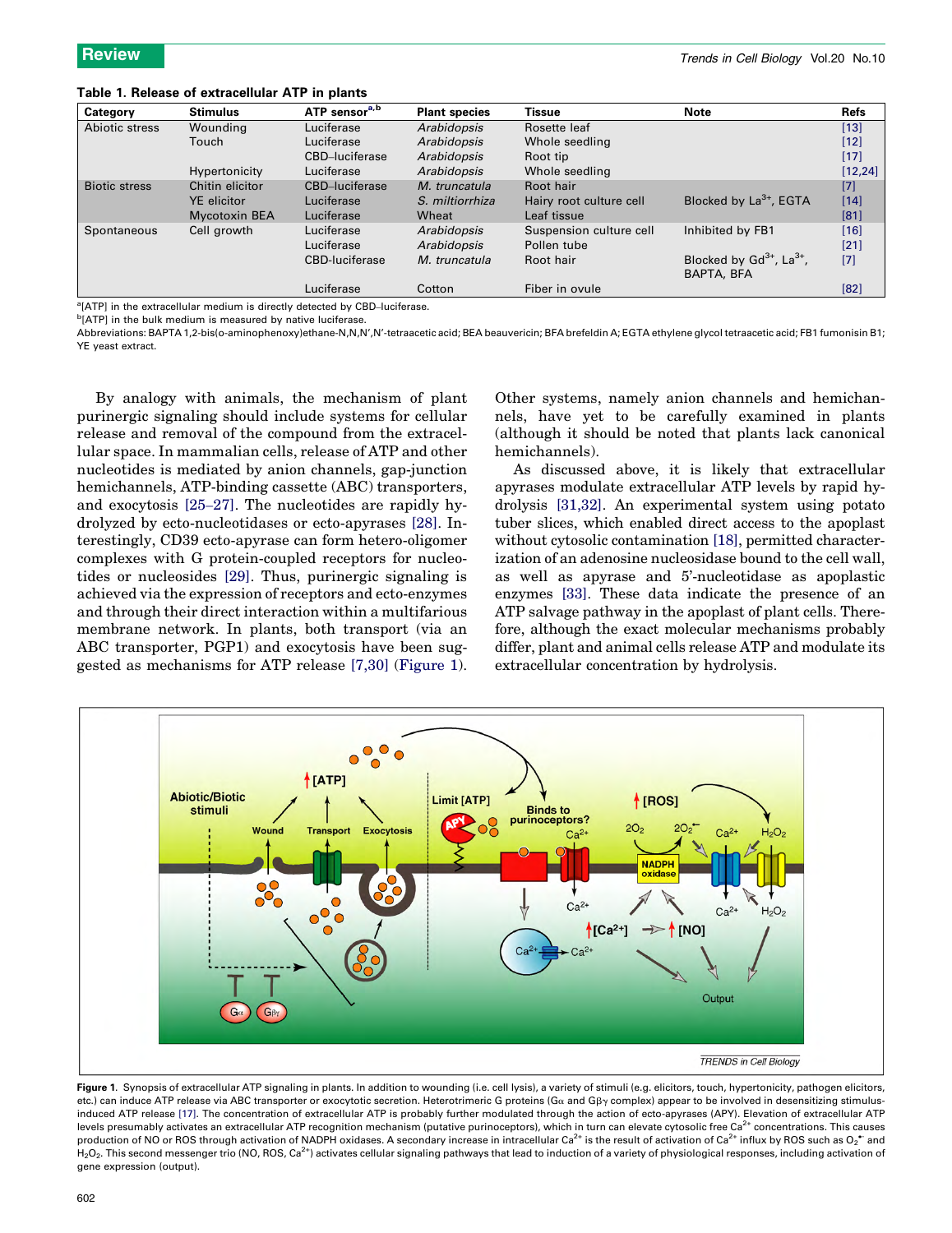### Plant extracellular ATP induces common cellular responses

Animal purinergic receptors are of two types, P2X ion channels and P2Y G-protein-coupled seven-transmembrane receptors [\[3\]](#page-6-0). Extensive efforts to identify plant homologs of these animal receptors by sequence and structural comparison algorithms failed to identify canonical P2 receptors [\[34,35\].](#page-7-0) Recently, a candidate P2X receptor was identified by a BLAST (basic local alignment search tool) based search of the green alga Ostreococcus tauri genome [\[36\]](#page-7-0). However, a BLAST search using this algal sequence failed to find homologs in higher plants (Tanaka et al., unpublished). Hence, if purinergic receptors exist in plants, they are either unique or highly diverged from their animal and algal counterparts.

However, it is clear that extracellular ATP is recognized by plants and can trigger responses similar to those found in animal cells. For example, using transgenic Arabidopsis expressing the  $Ca^{2+}$ -sensitive luminescent protein, aequorin [\[37\],](#page-7-0) it was shown that ATP and ADP triggered an increase in cytosolic free Ca<sup>2+</sup> levels  $([Ca<sup>2+</sup>]_{cvt})$ [\[12,38,39\]](#page-6-0). In roots, plasma membrane  $Ca^{2+}$ -permeable channels are likely to contribute to the extracellular ATP-induced  $[Ca^{2+}]_{\text{cyt}}$  elevation [\[39\].](#page-7-0) The production of ROS by extracellular ATP was also observed in various plant tissues [\[7,13,14,39\].](#page-6-0) In these cases, ROS production requires NADPH oxidases because extracellular ATP-induced ROS production did not occur in the leaves of Arabidopsis rbohD or rbohF mutant plants [\[13\]](#page-6-0) or in the roots of rbohC mutants [\[39\]](#page-7-0). Application of ATP to the rbohC mutant also failed to induce transcription of the stress-related MAP kinase gene, AtMPK3, suggesting that the NADPH oxidase-produced ROS are important for subsequent ATP-triggered response cascades [\[39\].](#page-7-0) ATP also stimulates production of NO [\[40](#page-7-0)–42]. Based on pharmacological studies using Salvia miltiorrhiza hairy root system, ATP-induced NO signaling was shown to be mediated by calmodulins, providing a possible mechanism coupling ATP-induced changes in  $[Ca^{2+}]_{\text{cyt}}$  and subsequent NO production [\[41\]](#page-7-0). Recently, ATP-induced NO production in tomato culture cells was found to occur downstream of both phospholipase C and diacylglycerol kinase activation [\[43\]](#page-7-0). Thus, the signaling pathways linking ATP perception to cellular response could utilize some of the same components seen in mammalian cells [\[44,45\]](#page-7-0).

The extracellular ATP-associated trio of molecules  $(Ca<sup>2+</sup>, ROS, NO)$  appears to be linked in plant signaling pathways. Using  $Ca^{2+}$  channel blockers,  $Ca^{2+}$  signaling was shown to be essential for ATP-induced NO and ROS production [\[41,43\].](#page-7-0) It was also demonstrated that whereas ATP-induced NO can stimulate ROS production, ATPinduced ROS cannot induce NO synthesis [\[41\].](#page-7-0) Similar phenomena were observed when NO production was stimulated by addition of a fungal elicitor [\[46\]](#page-7-0). These reports suggest that extracellular ATP recognition leads to an increase in  $\left[\text{Ca}^{2+}\right]_{\text{cvt}}$ , and this activates production of downstream messengers, NO and ROS. In some cases NO and ROS also can stimulate  $Ca^{2+}$  elevation. Interestingly, using patch-clamp analysis of mature root epidermal protoplasts of the rbohC Arabidopsis mutant, Demidchik et al. [\[39\]](#page-7-0) concluded that the initial ATP-induced metabotropic

 $[Ca^{2+}]_{\text{cvt}}$  elevation from internal  $Ca^{2+}$  stores activates NADPH oxidase to generate ROS, which in turn activates  $Ca<sup>2+</sup>$  influx through a hyperpolarization-activated, ROSsensitive  $Ca^{2+}$ -permeable channel conductance at the plasma membrane. The simultaneous and balanced production of  $Ca^{2+}$ , ROS, and NO in response to environmental stimuli appears to represent a common event in regulating plant growth, development, and pathogen defense responses [\[47,48\]](#page-7-0).

### Significance of plant extracellular ATP signaling in plant growth and development

It is clear that ATP is released into the extracellular matrix and is involved in many cellular processes vital for plant growth and development. Addressing precisely how extracellular ATP signaling functions in specific plant processes would provide insight into the physiological significance of plant extracellular ATP and a better understanding of its recognition and signaling. Some of the most compelling evidence linking extracellular ATP signaling to specific cellular and physiological responses comes from studies of obstacle avoidance of roots, pollen germination and growth, and plant–microbe interactions.

### Obstacle avoidance of roots

In mammalian cells, ATP release can signal mechanical stimulation. In airways, mechanical stimulation, such as occurs during breathing, leads to changes in airflow, pressure and stretching of the surface layer, which impose stresses on epithelial cells that in turn regulate processes such as mucus clearance. The mechanical signal is converted to a biochemical response cascade through extracellular ATP [\[49\].](#page-7-0) In plants too, mechanical stresses appear to be coupled to the release of extracellular ATP. Indeed, extracellular ATP was found to play an important role in a root avoidance response where sensing mechanical stimulation elicited by contacting an object triggers root growth, allowing it to efficiently circumnavigate obstacles (Box 1) [\[17\]](#page-6-0). ATP at nM levels was secreted into the surrounding medium when the Arabidopsis root tip was locally touched with a force of  $\sim 200$  mN, which is within the range that root tips experience when growing through soil. Because bulk ATP measured in the growth medium is the result of diffusion away from tissues, ATP levels at the surface of the cell are assumed to be higher. In fact, in mammalian cells, Yegutkin et al. [\[50\]](#page-7-0) measured pericellular [ATP] on the surface of lymphocytes using a novel

### Box 1. Obstacle avoidance by roots

When a root encounters a barrier to growth, such as a rock or a hardpan layer of soil, it adopts an avoidance response to circumnavigate the obstacle allowing the root system to efficiently explore the soil. Although the ability of roots to circumvent obstacles has been known for over 100 years [\[77\]](#page-7-0), the molecular mechanisms behind the phenomenon have only recently begun to be unveiled [\[78,79\]](#page-7-0). The mechanically-induced avoidance response in roots is composed of forming two bends as the root tip tracks over the barrier. The mechanical signal appears to downregulate the gravitropic response [\[78,79\]](#page-7-0) allowing the root to grow sideways over the barrier surface. As a result, the root grows parallel to the obstacle ([Figure 2\)](#page-3-0).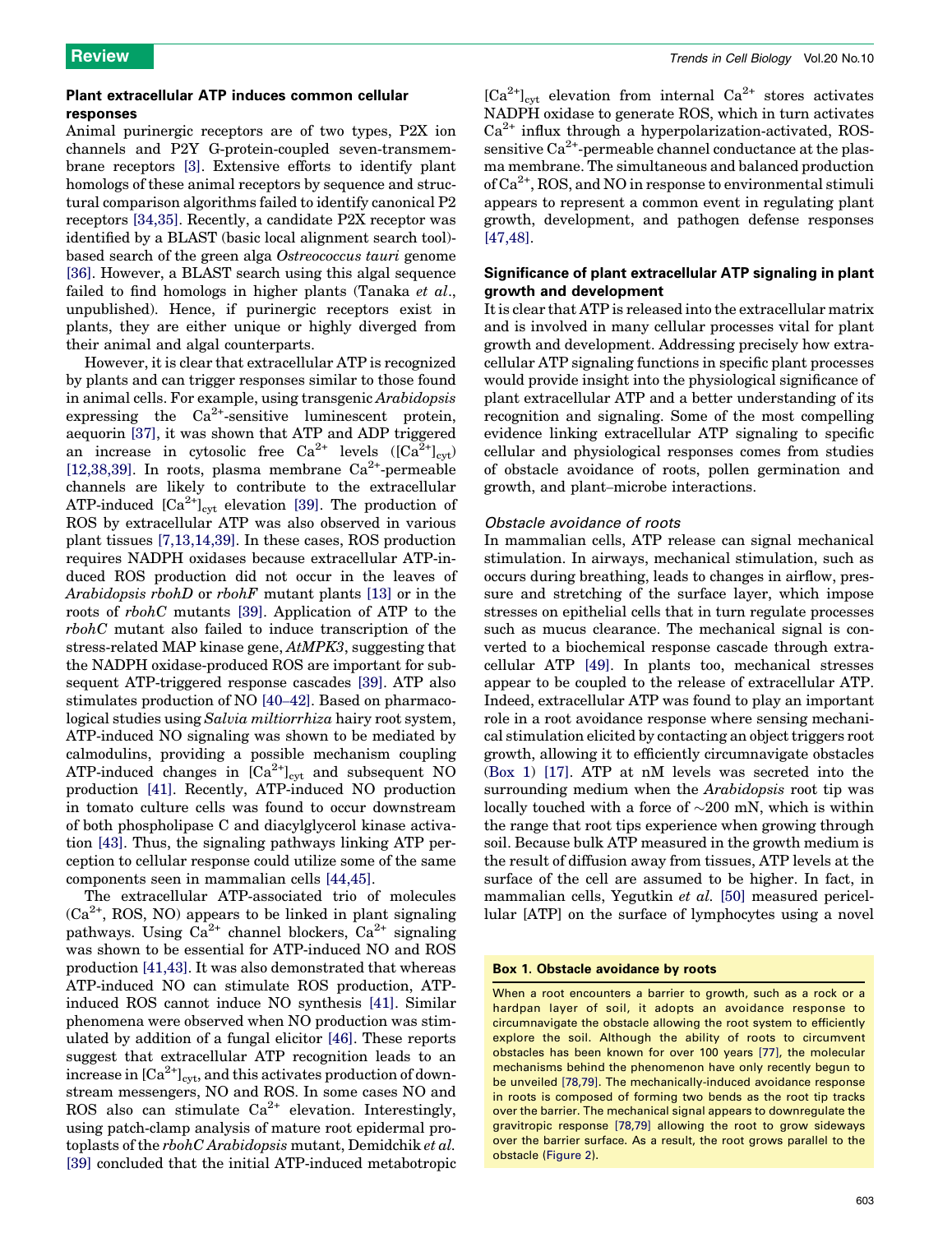<span id="page-3-0"></span>intrinsic ATP sensor, and found that levels at the membrane surface were often 1000-fold higher than in the bulk medium. Exogenously applied ATP at high concentration can change the sensitivity of the root tip to the growthregulating plant hormone auxin and reduce shootward auxin transport [\[15\]](#page-6-0). Therefore, it is conceivable that extracellular ATP released upon touch regulates obstacle avoidance by influencing the auxin response, which might itself be mediated by changing  $\left[\text{Ca}^{2+}\right]_{\text{cyt}}$ . Using a cellulosebinding domain (CBD)–luciferase reporter system [\[7\]](#page-6-0) the spatial kinetics of ATP release in response to mechanical stimulation was shown to have an asymmetrical distribution. When roots were touched on one side in either the apex or the elongation zone, a transient increase of ATP release was observed on the touched side. Weaker but more prolonged ATP release was observed on the opposite side (Figure 2). This asymmetrical extracellular ATP release might provide a mechanism for the plant to decipher the direction of the touch and modify root growth accordingly.

The asymmetrical distribution of the kinetics and spatial dynamics of touch-induced ATP release were altered in a double mutant of the heterotrimeric G-protein alpha and beta subunits, gpa1;agb1 [\[17\],](#page-6-0) implying a role for G-proteindependent signaling. However, the mechanism of G-protein coupling in plant cells is dramatically different than in animal cells. In root cells, ATP perception by a membrane receptor does not appear to be linked to cytoplasmic changes directly through a G-protein-coupled receptor. Instead, another signal is involved in modulating ATP signaling to the cell, providing a sensitivity rheostat. Habituation is a common response to agonist addition where repeated stimulation leads to a weaker and weaker response until cells become non-responsive. Indeed, repeated touching of wild-type *Arabidopsis* roots led to decreasing ATP release. Desensitization requires the heterotrimeric G-protein complex because this habituation response was not found when the gpa1;agb1 roots were repeatedly touched. Consistent with this, time-lapse video showed a distinctly different obstacle-avoidance response of the double mutant compared to wild-type roots [\[17\].](#page-6-0) These differences in growth are probably due to differences in the way that mutant and wild-type plants decipher the touch response, mediated, at least in part, by the release and recognition of extracellular ATP. This finding represents a novel twist to the plant purinergic signaling pathway and introduces the possibility of using a genetic model approach to some of the unsolved questions in ATP release in eukaryotic cells (e.g. an ATP-secretion screen for desensitization components).



Figure 2. A model for ATP-mediated signaling in touch-sensing during the obstacle-avoidance response in Arabidopsis root. Shown at three time points, a root grows to encounter a barrier. The downward trajectory of root growth is driven by the gravity vector. This root constitutively releases ATP primarily at the root tip (small arrows) [\[17\].](#page-6-0) Upon encountering a barrier, the root is mechanically stimulated, which causes a transient increase in extracellular ATP level (upper left graph) on one side, and a prolonged increase in extracellular ATP level on the opposite side (upper right graph). ATP could cause a local increase in cytoplasmic  $Ca<sup>2+</sup>$  concentration, and possibly affect local auxin response, which in turn alters the elongation rate in the central elongation zone. Bends in the root then take place through integration of both mechanoand gravity signals. The asterisk marks a fixed reference position on the root when the tip encounters the barrier. CEZ, central elongation zone; DEZ, distal elongation zone. The inset graphs represent ATP changes as indicated by luciferase signal intensity when left side (in the picture) of the tip region (grey trace) or DEZ (black trace) was touched. Data reproduced from Weerasinghe et al. [\[17\]](#page-6-0) with permission from the copyright holder.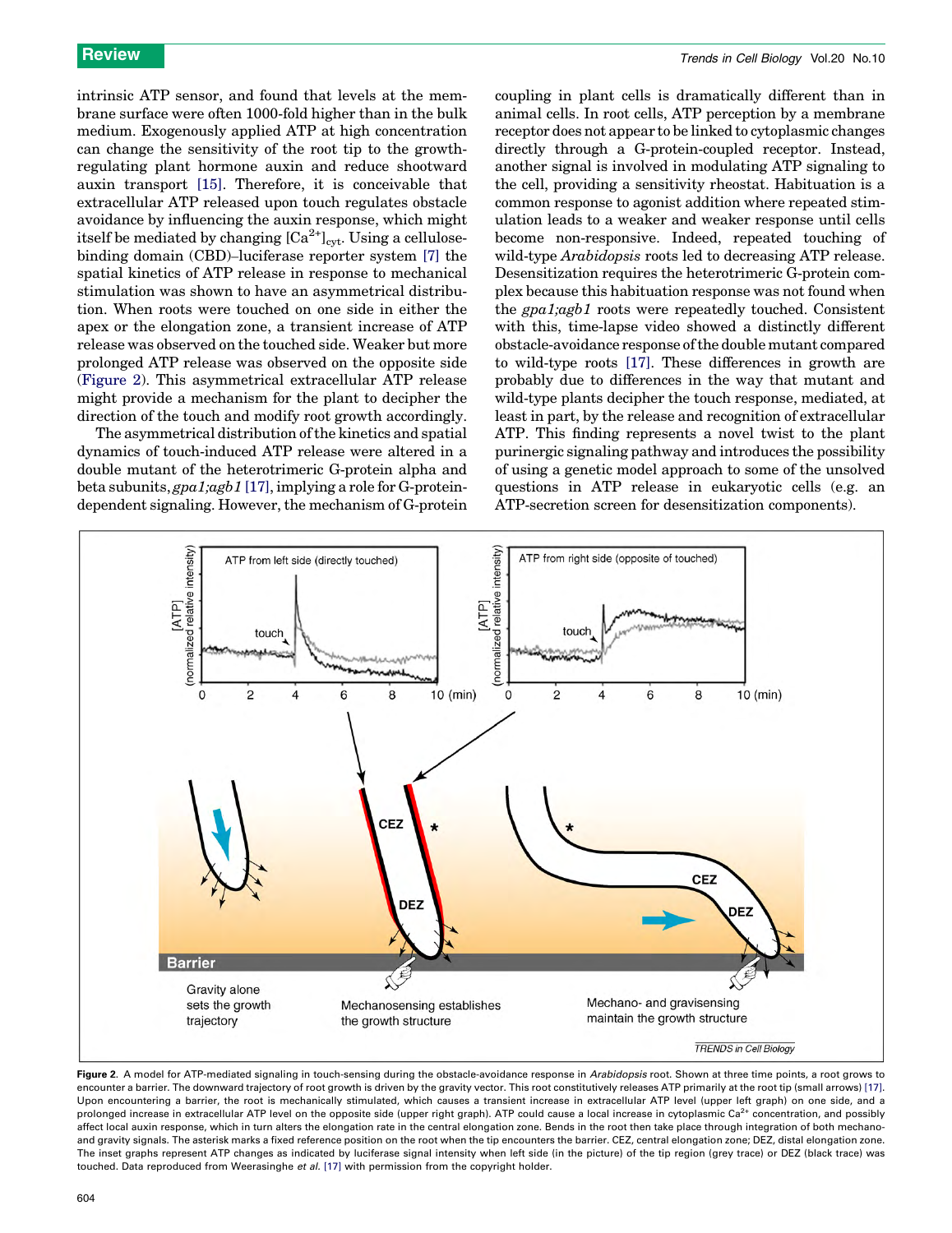### Pollen germination and tube growth

The finding of pollen-lethality in Arabidopsis ecto-apyrase mutants suggests a specific role for extracellular ATP in pollen germination and tube growth [\[9,10,20,21\]](#page-6-0). The addition of ATP, but not AMP or phosphate, inhibited both pollen germination and tube growth [\[9,20\],](#page-6-0) both of which are affected by a variety of environmental conditions (e.g. temperature, pH, drought) and internal regulators (e.g.  $Ca<sup>2+</sup>$ , calmodulin, phosphoinositides, protein kinases, cyclic AMP, GTPases, and NO) [\[51\]](#page-7-0). Extracellular ATP involvement in pollen growth therefore raises the question of how this extracellular signal is integrated with other signaling pathways/mechanisms. Unlike the normal radial expansion of most plant cells, pollen tubes expand from the tip. Other examples of tip growth include root-hair growth in higher plants, nerve growth and axon guidance in animals, and hyphal growth in fungi.

The intersection of extracellular ATP and NO signaling pathways was characterized by a series of pharmacological studies [\[9\].](#page-6-0) NO signaling appears to use similar mechanisms in plants and animals [\[52\].](#page-7-0) For example, NO activates guanylate cyclase which converts GTP to cGMP. This cGMP can then serve as a second messenger that activates specific cellular responses (i.e. inhibition of pollen germination or tube growth). NO-induced cGMP production is inactivated by phosphodiesterases that degrade cGMP to GMP. Phosphodiesterase inhibitors, which enhance cGMP production, synergistically diminish pollen germination with exogenously applied ATP. Other chemicals, such as NO donors and a non-hydrolyzable cGMP analog, have a similar synergistic effect with ATP. By contrast, the guanylate cyclase inhibitor reverses inhibition of pollen germination by ATP addition. These chemicals have similar effects in pollen-tube growth, indicating that extracellular ATP is required for NO-induced responses in pollen germination and growth. This linkage between NO and ATP is yet to be reported for tip-growth phenomena in other organisms.

Wu *et al.* [\[21\]](#page-6-0) demonstrated that ATP is constitutively released into the bulk growth medium with the concentration increasing six-fold within the first 15 min of pollen tube growth. Similar ATP releases were found during the growth of roots [\[17\]](#page-6-0) and root hairs [\[7\].](#page-6-0) These authors also demonstrated that addition of polyclonal antibodies toArabidopsis ecto-apyrase, as well as plant apyrase inhibitors [\[53\],](#page-7-0) increased the concentration of bulk ATP in the pollen culture and reduced the growth of pollen tubes. These data suggest that low [ATP] contributes to pollen growth whereas [ATP] above a certain threshold limits growth via NO-dependent signaling. This would be consistent with a previous hypothesis [\[54\]](#page-7-0) in which extracellular ATP induces plant growth with a typical bell-shaped dose–response curve. Alternatively, extracellular ATP might only function to reduce pollen germination and tube growth rates, thereby controlling the timing of these processes. Additional studies are required to identify what signaling steps (other than changes in NO production) are involved in ATP signaling during the regulation of pollen tube growth.

Plant–microbe interaction: plant innate immunity In an environment that is rich in harmful microbes, the survival of higher eukaryotic organisms depends on efficient pathogen-sensing and rapidly mounted defense responses, which are referred to as innate immunity [\[55\]](#page-7-0). One of the main challenges for the innate immune system is discriminating between potential pathogens and self. One mechanism by which this is achieved is through the specific recognition of conserved microbe-specific molecules, termed pathogen-associated molecular patterns (PAMPs) [\[56\].](#page-7-0) In mammals, ATP released from inflamed, damaged, or metabolically impaired cells represents a danger signal that plays a major role in activating the innate immune system [\[57\].](#page-7-0) To distinguish between harmful and non-harmful microorganisms, mammalian cells detect PAMPs to elicit various responses, such as activation of interleukin  $(IL)-1\beta$ gene transcription and accumulation as a pro-cytokine, which is sequestered in the cell in a biologically inactive form [\[23\]](#page-6-0). However, if the foreign microorganism also causes cell damage, ATP is released as a danger signal, the  $P2X_7$ receptor is activated and IL-1 $\beta$  is secreted. Less is known about the role of extracellular ATP in the plant pathogen response. However, ATP was shown to be released upon PAMP treatment in root-hair cells of Medicago truncatula [\[7\]](#page-6-0) and in hairy root culture cells of S. miltiorrhiza [\[14\]](#page-6-0) ([Table 1](#page-1-0)). In both cell types, antagonists of mammalian P2 receptors or ecto-apyrase activity attenuated elicitor-induced ROS production. These studies suggest that plants could have animal-like systems that couple PAMP elicitation and ATP release to the induction of innate immunity.

Song et al. [\[13\]](#page-6-0) proposed a model in which extracellular ATP positively regulates pathogen-induced responses. This was based on the observation that extracellular ATP rapidly induced ROS and transcriptional activation of Arabidopsis genes encoding biosynthetic enzymes for the defense-associated hormones jasmonic acid and ethylene. Both hormones can mediate defense responses, and a burst of ROS is crucial for activating defensive signaling [\[58\]](#page-7-0). These studies utilized short treatments with exogenous ATP. By contrast, Chivasa et al. [\[11\]](#page-6-0) showed that prolonged extracellular ATP accumulation had a negative effect on the pathogen response. They demonstrated that extracellular ATP accumulation for more than two days suppressed production of another defense-associated hormone, salicylic acid (SA), and attenuated SA- and tobacco mosaic virus (TMV)-induced protein expression of pathogenesis-related (PR) genes. Moreover, prolonged extracellular ATP depletion induced PR gene expression and enhanced resistance to TMV and Pseudomonas syringae. These data suggest that a long-term change in extracellular ATP levels is a negative regulator of plant pathogen-defense pathways and, therefore, extracellular ATP concentrations must be tightly controlled. Proteomics data show that when extracellular ATP is chronically depleted for a week, defense genes are induced and other genes (e.g. related to photosynthesis and ATP synthesis) are downregulated [\[59\]](#page-7-0), suggesting a strategy of withholding photosynthate from invading pathogens, while producing anti-microbial proteins and metabolites.

### Plant–microbe interaction: symbiosis

A growing body of literature points to a fundamental role for extracellular ATP during the initial signaling events between rhizobia and their legume hosts that lead to the formation of nitrogen-fixing root nodules [\(Box 2\)](#page-5-0).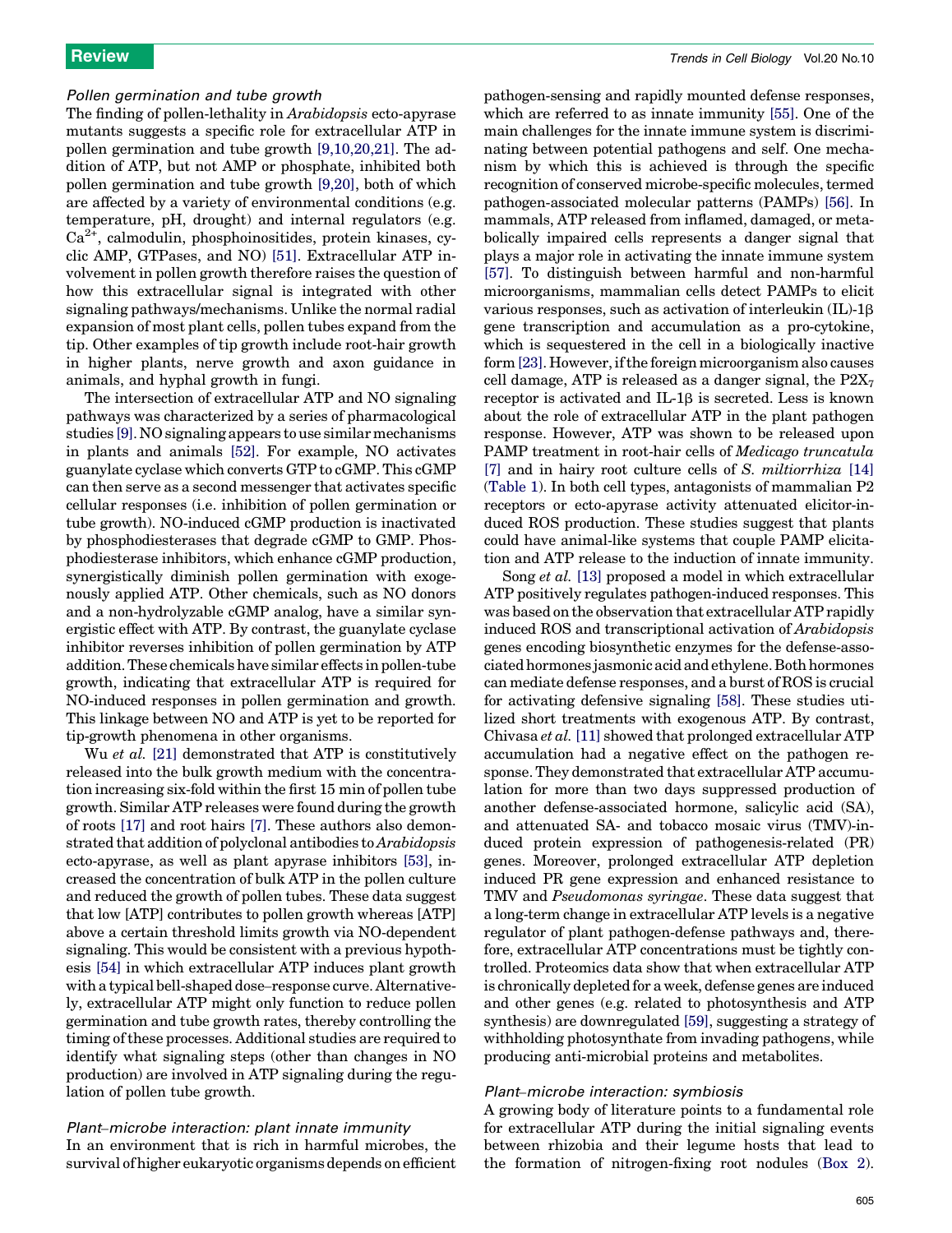### <span id="page-5-0"></span>Box 2. A brief overview of the nodulation process

Nodulation is a highly host-specific interaction in which specific bacterial strains, rhizobia, infect a limited range of plant hosts. Interaction is initiated when plants secrete (iso)flavonoids that are recognized by compatible bacteria, resulting in synthesis of a specific lipo-chitooligosaccharide nodulation signaling molecule (Nod factor) that then activates many of the early events in the root-hair infection process [\[65\]](#page-7-0). The infection process occurs when bacteria enter the plant, via the root epidermis, and induce the reprogramming of root cortical cell development, which leads to the formation of a novel organ, the nodule. In the best-studied systems, infection occurs through root hairs which are single, elongated projections from the surface of epidermal root cells. In the nodule, the bacteria convert  $N_2$  gas (a non-usable form for plants) to  $NH_3$ (which can be used by plants). Because cellular specialization occurs during nodulation, the nodule is a true organ. For example, in addition to infected plant cells, uninfected plant cells also carry out the function of nitrogen assimilation and a well-developed, symplastic transport system allows the exchange of nutrients between the nodule and peripheral vascular tissues [\[80\].](#page-7-0)

Legume-specific ecto-apyrases have been analyzed in some detail in Dolichos biflorus [\[60\]](#page-7-0), soybean [\[61\]](#page-7-0) and M. truncatula [\[62\]](#page-7-0). In particular, the soybean ecto-apyrase GS52 was shown to be mildly induced upon rhizobial infection and localized to the plasma membrane [\[61\].](#page-7-0) Ectopic expression of GS52 in Lotus japonicus resulted in both enhanced infection by rhizobia and higher levels of nodulation [\[63\],](#page-7-0) whereas RNAi silencing of GS52 markedly reduced nodulation on soybean roots [\[64\].](#page-7-0) These results are consistent with earlier studies on soybean and *D. biflorus* showing that treatment of roots with antibodies specific to ecto-apyrases inhibited nodule formation [\[60,61\].](#page-7-0) The stimulation of infection by ectopic expression of GS52 in L. japonicus is especially interesting because it points to a role for the ecto-apyrase very early in the symbiotic interaction. Rhizobia infect legume roots via root hairs in a process that requires mutual signal exchange between symbiont and host and a complex signaling network [\[65,66\].](#page-7-0) The key rhizobial signal in this process is Nod factor which, when added to roots, can trigger early nodulation events (Box 2). Because the lipo-chitin Nod signal is chemically similar to fungal-derived chitin elicitors, known to induce ATP release, it is likely that Nod factor also triggers localized extracellular ATP production. This release of extracellular ATP could somehow modulate downstream signaling events crucial for rhizobial infection and nodulation. Release of ROS, NO and elevation of  $[Ca^{2+}]<sub>ext</sub>$  are all cellular responses known to be induced by extracellular ATP and are among the first cellular responses to rhizobial and/or Nod factor inoculation.

### Recognition mechanism for extracellular ATP in plants

The above discussion clearly demonstrates that plants release ATP and that, once released, ATP can play an important signaling role. Indeed, many of the plant cellular responses are similar to those found in animal systems. However, it remains unclear precisely how ATP is recognized (Figure 3). Given that this nucleotide cannot freely diffuse across the plasma membrane [\[25,67\]](#page-6-0), exogenously applied ATP probably signals through interaction with



Figure 3. Comparison of the known purinergic signaling pathways of animals to a hypothetical pathway in plants. Several aspects of the cellular responses caused by purinergic stimuli are shared between mammals and plants such as elevation of cytosolic free calcium concentration ( $[Ca<sup>2+</sup>]_{\text{cyl}}$ ), ROS, NO, and membrane conductance changes. In mammals, signaling occurs via P2X ionotropic receptors and P2Y metabotropic receptors via heterotrimeric G protein (G $\alpha\beta\gamma$ ) and phospholipase C (PLC) (and occasionally mediated by adenylate cyclase, integrins, and growth factor receptors [\[83,84\]](#page-7-0)), whereas in plants the purinergic receptor(s) and the exact role of the heterotrimeric G protein have not been identified but are clearly different than in animals. Abbreviations: Cyt, cytoplasm; ECM, extracellular matrix; PM, plasma membrane.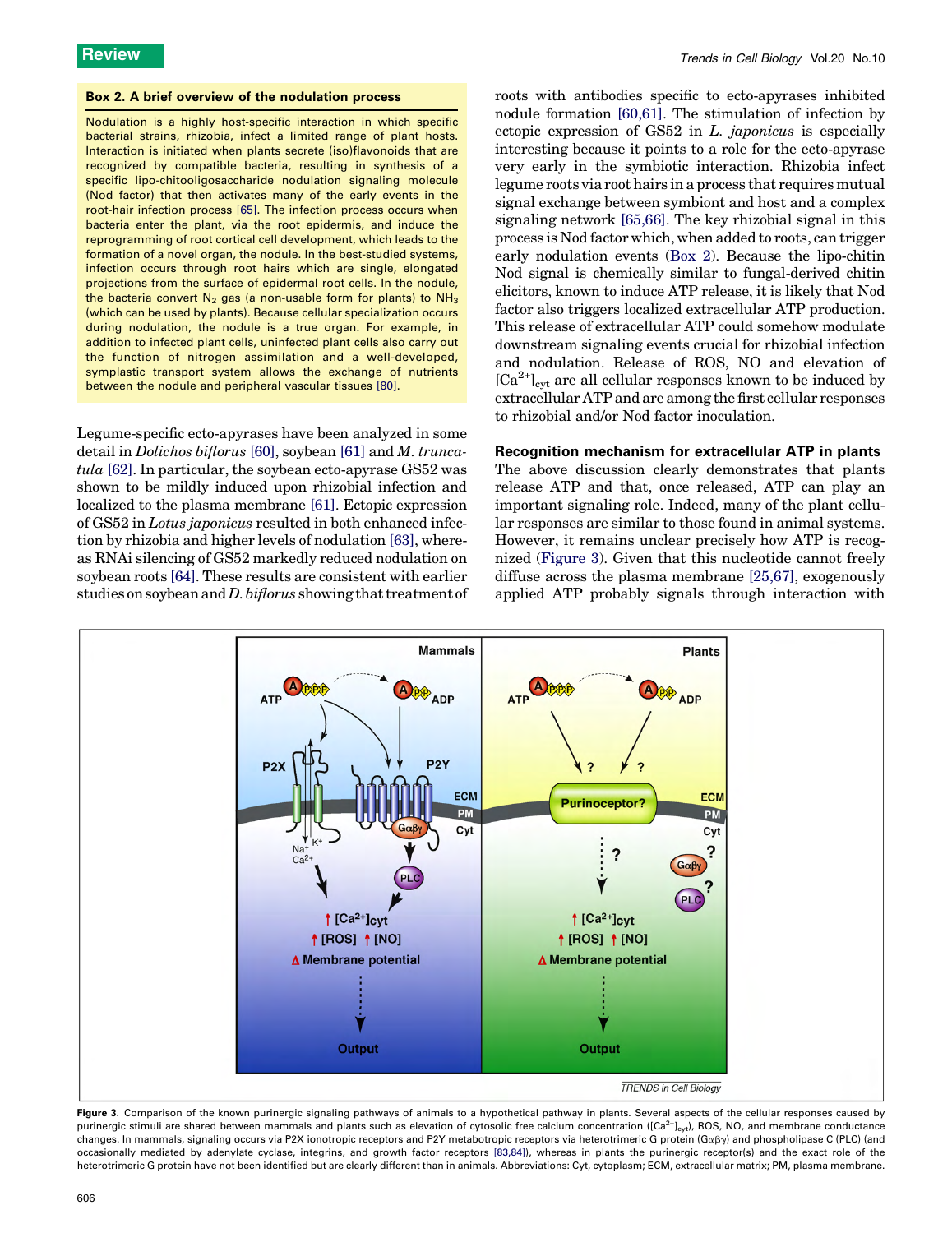<span id="page-6-0"></span>membrane-associated receptor proteins. However, as discussed above, extensive sequence-based surveys failed to identify plant proteins similar to the animal P2X and P2Y purinergic receptors.

It is possible that plants recognize extracellular ATP through a mechanism unrelated to the classical animal plasma membrane receptor model. The plant extracellular matrix contains a suite of secreted proteins capable of being phosphorylated by ATP [\[68,69\]](#page-7-0). Therefore, extracellular ATP may modulate the kinome or phosphatome network in the extracellular matrix or cell surface area, which in turn could signal into the cell. Chivasa *et al.* [\[70\]](#page-7-0) applied exogenous ATP and detected novel phosphorylated ATP-binding proteins within the extracellular matrix, each of which had a kinase domain. However, Demidchik et al. [\[39\]](#page-7-0) were able to elicit extracellular ATP responses in protoplasts isolated from Arabidopsis roots, suggesting that in this case at least, an intact extracellular matrix is not essential for recognition of extracellular ATP. Moreover, the observations that ADP and poorly hydrolyzable analogs (e.g.  $ATP\gamma S$  and  $ADP\beta S$ ), which are not substrates for kinases or phosphatases, also induce purinergic responses in plants suggest that direct action on protein phosphorylation is unlikely to be a complete explanation. It is also possible that nucleotide-binding annexins could contribute to some of the nucleotide-induced  $Ca^{2+}$  conductance changes [\[71](#page-7-0)–73].

As with animal extracellular ATP systems, the identification of a plant purinergic receptor or recognition mechanism is of crucial importance to our understanding of extracellular ATP in plants. Although studies clearly show a role for extracellular ATP in various signaling networks and responses to environmental stimuli, a fundamental role for extracellular ATP in plant growth and cell viability is also supported by the current literature. Understanding this particular extracellular ATP function will significantly enhance our knowledge of plant cell physiology. An understanding of the similarities and differences between divergent species also reveals the potential for manipulating purinergic signaling by genetic or therapeutic approaches. The continuing comparison of animal and plant purinergic signaling pathways and responses will ultimately help elucidate the fundamentals of this signaling pathway in eukaryotes and highlight possible plant-specific components of this regulatory system. These studies should also yield crucial clues to discovering so-far unknown purinergic receptors in other organisms, such as yeast, bacteria, and lower animals, each of which is known to respond to extracellular ATP [74–[76\].](#page-7-0)

### Acknowledgments

We are grateful to Drs. Gary A. Weisman and Seth D. Findley (University of Missouri, USA) for critical comments on the manuscript. The work is supported by National Science Foundation (NSF) (grant MCB-0641288) and the National Aeronautics and Space Agency (NNX09AK80G) in the Gilroy Lab, the National Institute of General Medical Sciences (R01GM065989), the Department of Energy (DOE) (DE-FG02-05er15671) and the NSF (MCB-0723515 and MCB-0718202) in the Jones Lab, and DOE (DE-FG02-02ER15309) and NSF (DBI-0421620) in the Stacey Lab.

### References

1 Burnstock, G. (1972) Purinergic nerves. Pharmacol. Rev. 24, 509– 581

- 2 Lustig, K.D. et al. (1993) Expression cloning of an ATP receptor from mouse neuroblastoma cells. Proc. Natl. Acad. Sci. U. S. A. 90, 5113–5117
- 3 Khakh, B.S. and Burnstock, G. (2009) The double life of ATP. Sci. Am. 301, 84–90 92
- 4 Jaffe, M.J. (1973) The role of ATP in mechanically stimulated rapid closure of the venus's flytrap. Plant Physiol. 51, 17–18
- 5 Udvardy, J. and Farkas, G.L. (1973) ATP stimulates the formation of nucleases in excised Avena Leaves. Z. Pflanzenphysiol. 69, 394– 401
- 6 Lüttge, U. et al. (1974) Can externally applied ATP supply energy to active ion uptake mechanisms of intact plant cells? Aust. J. Plant Physiol. 1, 211–220
- 7 Kim, S.Y. et al. (2006) Extracellular ATP in plants. Visualization, localization, and analysis of physiological significance in growth and signaling. Plant Physiol. 142, 984–992
- 8 Lew, R.R. and Dearnaley, J.D.W. (2000) Extracellular nucleotide effects on electrical properties of growing Arabidopsis thaliana root hairs. Plant Sci. 153, 1-6
- 9 Reichler, S.A. et al. (2009) Intersection of two signalling pathways: extracellular nucleotides regulate pollen germination and pollen tube growth via nitric oxide. J. Exp. Bot. 60, 2129–2138
- Wolf, C. et al. (2007) Developmental defects and seedling lethality in apyrase AtAPY1 and AtAPY2 double knockout mutants. Plant Mol. Biol. 64, 657–672
- 11 Chivasa, S. et al. (2009) Extracellular ATP is a regulator of pathogen defence in plants. Plant J. 60, 436–448
- 12 Jeter, C.R. et al. (2004) Evidence of a novel cell signaling role for extracellular adenosine triphosphates and diphosphates in Arabidopsis. Plant Cell 16, 2652–2664
- 13 Song, C.J. et al. (2006) Extracellular ATP induces the accumulation of superoxide via NADPH oxidases in Arabidopsis. Plant Physiol. 140, 1222–1232
- 14 Wu, S.J. et al. (2008) The signaling role of extracellular ATP and its dependence on  $Ca^{2+}$  flux in elicitation of Salvia miltiorrhiza hairy root cultures. Plant Cell Physiol. 49, 617–624
- 15 Tang, W. et al. (2003) Extracellular ATP inhibits root gravitropism at concentrations that inhibit polar auxin transport. Plant Physiol. 131, 147–154
- 16 Chivasa, S. et al. (2005) Extracellular ATP functions as an endogenous external metabolite regulating plant cell viability. Plant Cell 17, 3019– 3034
- 17 Weerasinghe, R.R. et al. (2009) Touch induces ATP release in Arabidopsis roots that is modulated by the heterotrimeric G-protein complex. FEBS Lett. 583, 2521–2526
- 18 Riewe, D. et al. (2008) The potato-specific apyrase is apoplastically localized and has influence on gene expression, growth, and development. Plant Physiol. 147, 1092–1109
- 19 Clark, G. and Roux, S.J. (2009) Extracellular nucleotides: ancient signaling molecules. Plant Sci. 177, 239–244
- 20 Steinebrunner, I. et al. (2003) Disruption of apyrases inhibits pollen germination in Arabidopsis. Plant Physiol. 131, 1638–1647
- 21 Wu, J. et al. (2007) Apyrases (nucleoside triphosphatediphosphohydrolases) play a key role in growth control in Arabidopsis. Plant Physiol. 144, 961–975
- 22 Mizumoto, N. et al. (2002) CD39 is the dominant Langerhans cellassociated ecto-NTPDase: modulatory roles in inflammation and immune responsiveness. Nat. Med. 8, 358–365
- 23 Di Virgilio, F. (2007) Liaisons dangereuses:  $P2X_7$  and the inflammasome. Trends Pharmacol. Sci. 28, 465–472
- 24 Kim, S.H. et al. (2009) Hypertonic stress increased extracellular ATP levels and the expression of stress-responsive genes in Arabidopsis thaliana seedlings. Biosci. Biotechnol. Biochem. 73, 1252–1256
- 25 Bodin, P. and Burnstock, G. (2001) Purinergic signalling: ATP release. Neurochem. Res. 26, 959–969
- 26 Dutta, A.K. et al. (2002) Regulation of an ATP-conductive largeconductance anion channel and swelling-induced ATP release by arachidonic acid. J. Physiol. 542, 803–816
- 27 Lazarowski, E.R. et al. (2003) Mechanisms of release of nucleotides and integration of their action as P2X- and P2Y-receptor activating molecules. Mol. Pharmacol. 64, 785–795
- 28 Todorov, L.D. et al. (1997) Neuronal release of soluble nucleotidases and their role in neurotransmitter inactivation. Nature 387, 76–79